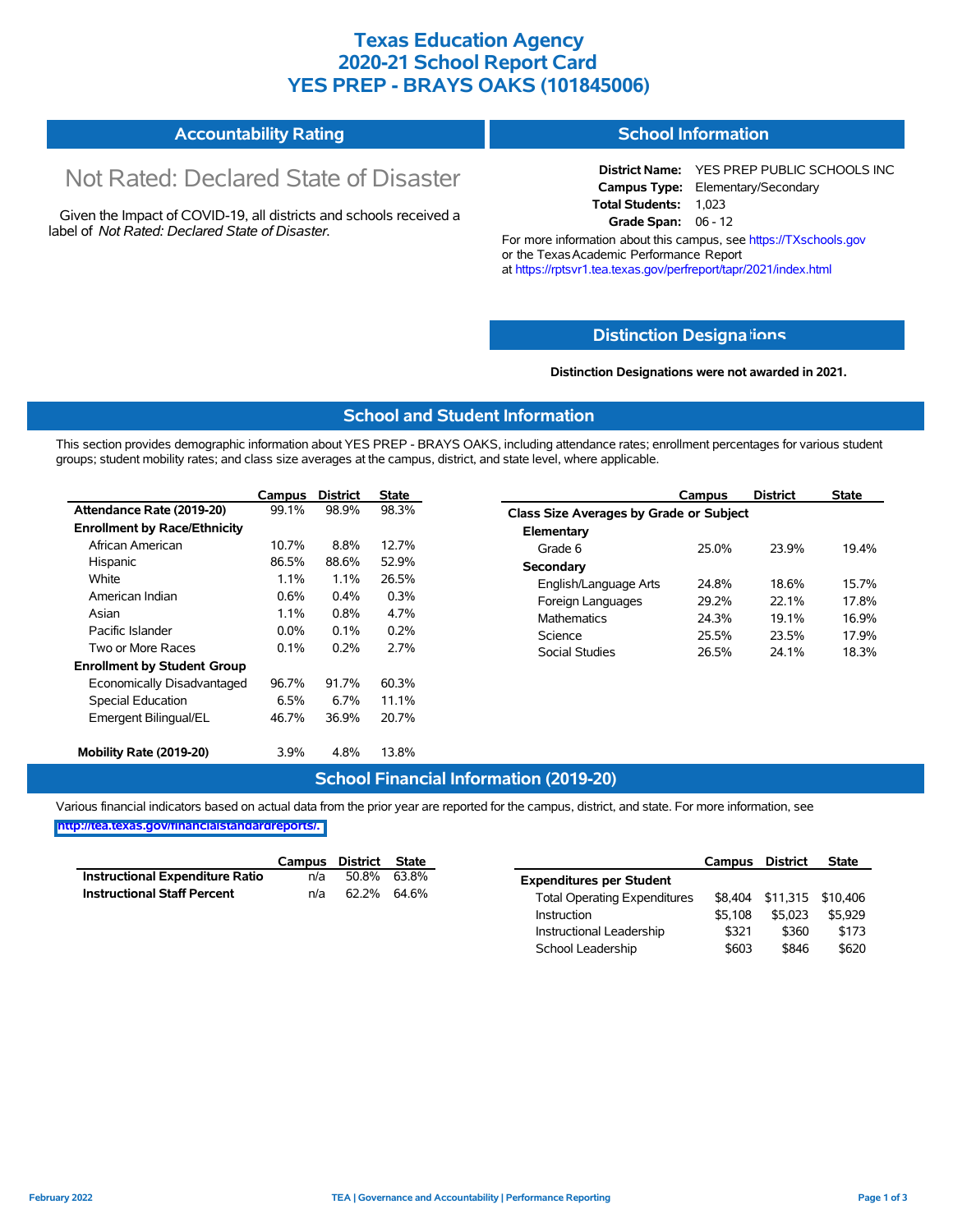# **Texas Education Agency 2020-21 School Report Card**

### **STAAR Outcomes**

This section provides STAAR performance and outcomes. **Please note that due to the cancellation of spring 2020 STAAR administration due to the COVID-19 pandemic, 2019 results are shown.**

|                                                                                |      |              |          |      |                                     |      |               |                    |          |                     | Two                      |                |
|--------------------------------------------------------------------------------|------|--------------|----------|------|-------------------------------------|------|---------------|--------------------|----------|---------------------|--------------------------|----------------|
|                                                                                |      |              |          |      |                                     |      |               |                    |          |                     | or                       |                |
|                                                                                |      | <b>State</b> | District |      | African<br>Campus American Hispanic |      | White         | American<br>Indian | Asian    | Pacific<br>Islander | More<br>Races            | Econ<br>Disadv |
| STAAR Performance Rates at Approaches Grade Level or Above (All Grades Tested) |      |              |          |      |                                     |      |               |                    |          |                     |                          |                |
| All Subjects                                                                   | 2021 | 67%          | 62%      | 61%  | 57%                                 | 61%  | 86%           | 88%                | 100%     |                     |                          | 61%            |
|                                                                                | 2019 | 78%          | 80%      | 81%  | 82%                                 | 81%  | 88%           | 93%                | 100%     |                     | $\overline{\phantom{a}}$ | 81%            |
| ELA/Reading                                                                    | 2021 | 68%          | 63%      | 65%  | 64%                                 | 64%  | 100%          | 100%               | 100%     |                     | $\overline{\phantom{a}}$ | 64%            |
|                                                                                | 2019 | 75%          | 74%      | 76%  | 77%                                 | 76%  | 89%           | 80%                | 100%     |                     | $\overline{\phantom{a}}$ | 76%            |
| <b>Mathematics</b>                                                             | 2021 | 66%          | 59%      | 57%  | 46%                                 | 58%  | $\ast$        | $\ast$             | $\ast$   |                     | $\overline{\phantom{a}}$ | 57%            |
|                                                                                | 2019 | 82%          | 87%      | 87%  | 86%                                 | 87%  | 88%           | 100%               | 100%     |                     | $\overline{a}$           | 86%            |
| Writing                                                                        | 2021 | 58%          | 56%      | 57%  | 63%                                 | 55%  | $\ast$        | $\ast$             | $\ast$   |                     | $\overline{\phantom{a}}$ | 57%            |
|                                                                                | 2019 | 68%          | 71%      | 68%  | 74%                                 | 66%  | $\ast$        |                    |          |                     | $\overline{\phantom{a}}$ | 65%            |
| Science                                                                        | 2021 | 71%          | 68%      | 64%  | 56%                                 | 64%  | $\ast$        | $\ast$             | $\ast$   |                     | $\overline{\phantom{a}}$ | 64%            |
|                                                                                | 2019 | 81%          | 87%      | 90%  | 90%                                 | 89%  | 100%          | $\ast$             | 100%     |                     | $\overline{\phantom{a}}$ | 91%            |
| Social Studies                                                                 | 2021 | 73%          | 61%      | 61%  | 60%                                 | 60%  | $\ast$        | $\ast$             | $\ast$   |                     | $\overline{\phantom{a}}$ | 61%            |
|                                                                                | 2019 | 81%          | 80%      | 81%  | 87%                                 | 80%  | $\ast$        | $\ast$             | $\ast$   |                     | L,                       | 80%            |
|                                                                                |      |              |          |      |                                     |      |               |                    |          |                     |                          |                |
| STAAR Performance Rates at Meets Grade Level or Above (All Grades Tested)      |      |              |          |      |                                     |      |               |                    |          |                     |                          |                |
| All Subjects                                                                   | 2021 | 41%          | 33%      | 31%  | 30%                                 | 31%  | 43%           | 47%                | 53%      |                     | $\overline{\phantom{a}}$ | 32%            |
|                                                                                | 2019 | 50%          | 51%      | 54%  | 49%                                 | 54%  | 77%<br>50%    | 57%                | 92%      |                     |                          | 53%            |
| ELA/Reading                                                                    | 2021 | 45%          | 37%      | 38%  | 35%                                 | 39%  |               | 50%                | 50%      |                     | $\overline{\phantom{a}}$ | 38%            |
|                                                                                | 2019 | 48%          | 47%      | 48%  | 45%                                 | 48%  | 78%<br>$\ast$ | 40%<br>$\ast$      | 89%<br>∗ |                     | $\overline{\phantom{a}}$ | 48%            |
| <b>Mathematics</b>                                                             | 2021 | 37%          | 28%      | 24%  | 22%                                 | 24%  |               |                    |          |                     | $\overline{a}$           | 24%            |
|                                                                                | 2019 | 52%          | 57%      | 57%  | 46%                                 | 58%  | 75%<br>$\ast$ | 60%<br>$\ast$      | 100%     |                     | $\overline{\phantom{a}}$ | 56%            |
| Writing                                                                        | 2021 | 30%          | 25%      | 22%  | 19%                                 | 23%  | $\ast$        |                    | $\ast$   |                     | $\overline{\phantom{a}}$ | 23%            |
|                                                                                | 2019 | 38%          | 41%      | 40%  | 42%                                 | 39%  |               |                    |          |                     | $\overline{\phantom{a}}$ | 37%            |
| Science                                                                        | 2021 | 44%          | 39%      | 33%  | 36%                                 | 32%  | $\ast$        | $\ast$             | $\ast$   |                     | $\overline{\phantom{0}}$ | 34%            |
|                                                                                | 2019 | 54%          | 58%      | 69%  | 67%                                 | 69%  | 80%           | $\ast$             | 100%     |                     | $\overline{\phantom{a}}$ | 70%            |
| Social Studies                                                                 | 2021 | 49%          | 31%      | 32%  | 35%                                 | 30%  | $\ast$        | $\ast$             | $\ast$   |                     | $\overline{\phantom{a}}$ | 32%            |
|                                                                                | 2019 | 55%          | 51%      | 51%  | 50%                                 | 51%  | $\ast$        | $\ast$             | $\ast$   |                     |                          | 51%            |
| STAAR Performance Rates at Masters Grade Level (All Grades Tested)             |      |              |          |      |                                     |      |               |                    |          |                     |                          |                |
| All Subjects                                                                   | 2021 | 18%          | 11%      | 10%  | 10%                                 | 10%  | 21%           | 12%                | 12%      |                     | $\overline{a}$           | 10%            |
|                                                                                | 2019 | 24%          | 21%      | 24%  | 22%                                 | 24%  | 27%           | 7%                 | 65%      |                     | $\overline{\phantom{a}}$ | 23%            |
| ELA/Reading                                                                    | 2021 | 18%          | 10%      | 9%   | 10%                                 | 9%   | 0%            | 0%                 | 0%       |                     | $\overline{\phantom{a}}$ | 9%             |
|                                                                                | 2019 | 21%          | 15%      | 16%  | 13%                                 | 16%  | 0%            | 0%                 | 56%      |                     | $\overline{\phantom{a}}$ | 15%            |
| Mathematics                                                                    | 2021 | 18%          | 11%      | 9%   | 6%                                  | 9%   | $\ast$        | $\ast$             | ∗        |                     | $\overline{a}$           | 9%             |
|                                                                                | 2019 | 26%          | 27%      | 27%  | 23%                                 | 27%  | 50%           | 0%                 | 86%      |                     | $\overline{\phantom{a}}$ | 26%            |
| Writing                                                                        | 2021 | 9%           | 5%       | 5%   | 6%                                  | 5%   | $\ast$        | $\ast$             | $\ast$   |                     | $\overline{\phantom{a}}$ | 5%             |
|                                                                                | 2019 | 14%          | 15%      | 17%  | 26%                                 | 15%  | $\ast$        |                    |          |                     | $\overline{\phantom{a}}$ | 14%            |
| Science                                                                        | 2021 | 20%          | 15%      | 12%  | 14%                                 | 12%  | $\ast$        | $\ast$             | $\ast$   |                     | $\overline{\phantom{a}}$ | 12%            |
|                                                                                | 2019 | 25%          | 23%      | 35%  | 36%                                 | 34%  | 40%           | $\ast$             | 83%      |                     | $\overline{a}$           | 35%            |
| Social Studies                                                                 | 2021 | 29%          | 12%      | 16%  | 16%                                 | 15%  |               |                    |          |                     |                          | 15%            |
|                                                                                | 2019 | 33%          | 27%      | 32%  | 30%                                 | 33%  | ∗             | *                  | ∗        |                     |                          | 31%            |
| <b>STAAR Assessment Participation (All Grades Tested)</b>                      |      |              |          |      |                                     |      |               |                    |          |                     |                          |                |
| All Subjects                                                                   | 2021 | 88%          | 97%      | 99%  | 97%                                 | 99%  | 70%           | 100%               | 100%     |                     |                          | 99%            |
|                                                                                | 2019 | 99%          | 100%     | 100% | 100%                                | 100% | 100%          | 100%               | 93%      |                     |                          | 100%           |
| ELA/Reading                                                                    | 2021 | 89%          | 97%      | 99%  | 96%                                 | 99%  | 86%           | 100%               | 100%     |                     | $\overline{\phantom{a}}$ | 99%            |
|                                                                                | 2019 | 99%          | 100%     | 100% | 100%                                | 100% | 100%          | 100%               | 90%      |                     |                          | 100%           |
| Mathematics                                                                    | 2021 | 88%          | 97%      | 99%  | 96%                                 | 99%  | 80%           | $\ast$             | ∗        |                     |                          | 99%            |
|                                                                                | 2019 | 100%         | 100%     | 100% | 100%                                | 100% | 100%          | 100%               | 88%      |                     |                          | 100%           |

- Indicates there are no students in the group.<br>\* Indicates results are masked due to small numbers to protect student confidentiality.<br>n/a Indicates data reporting is not applicable for this group.